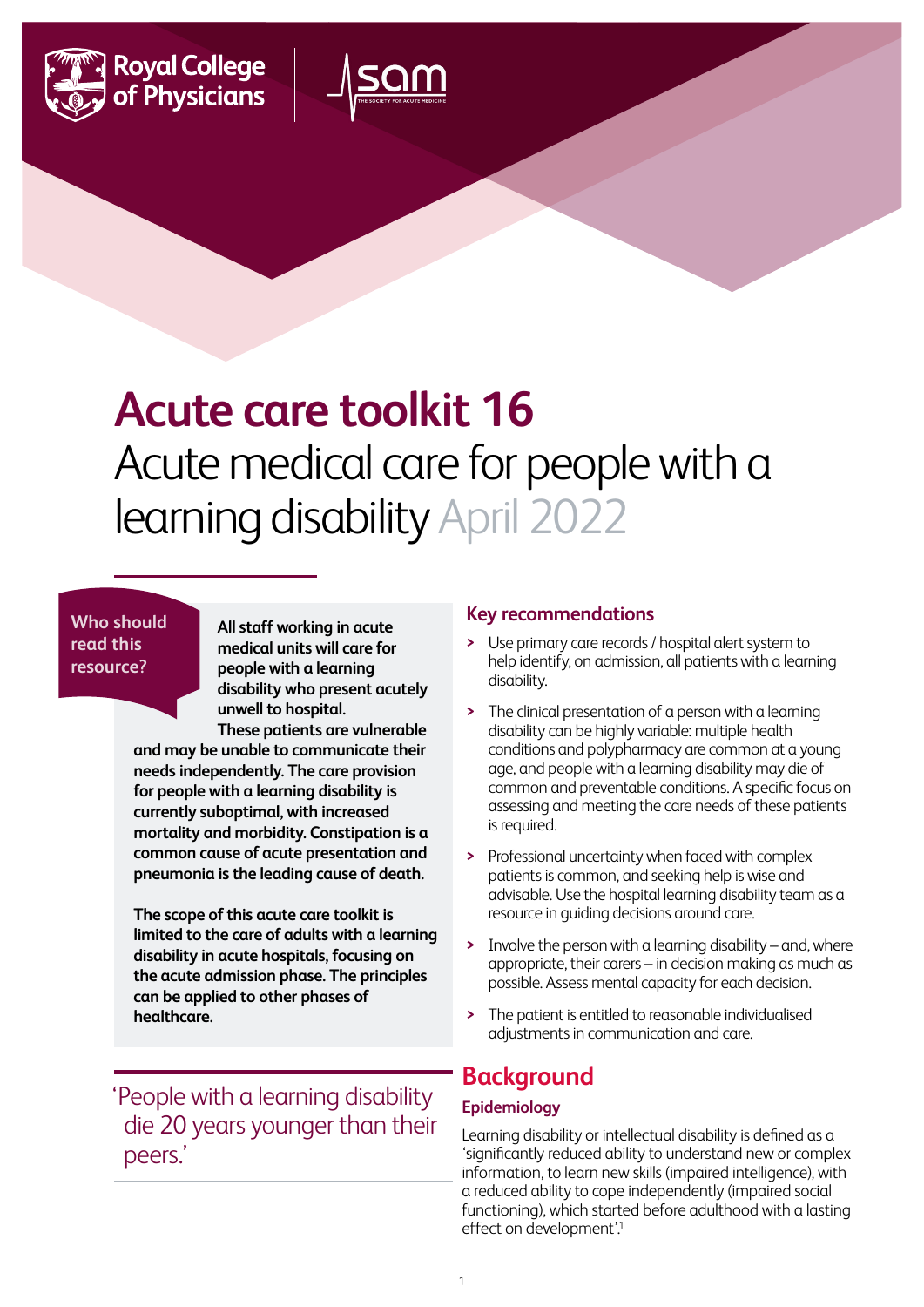It is estimated that approximately 2% of the adult population has a learning disability.2 The aetiology includes genetic and chromosomal conditions, antenatal and perinatal problems, and incidents in the early years of life, such as meningitis or trauma. Presentation is highly variable. On average, people with a learning disability have 11 different health conditions,<sup>3</sup> some of which are significantly more common than in the general population, for example epilepsy, dementia, mental illness, neurodevelopmental conditions and autism. They might have sensory problems with vision and hearing, gait and postural problems, and difficulties with communication.

#### **Understanding risks associated with learning disability**

The median age at death for people with a learning disability is 61 years; this is 20 years younger than that for the general population. $4$  It is 10–20 years younger still in people from minority ethnic groups. Avoidable deaths are significantly more common in this population; for example, people with a learning disability may be eight times more likely to die from COVID-19 than the general population.5 Additionally, some adults with a learning disability are more vulnerable to forms of abuse and might require safeguarding. Delayed assessment can contribute to poor outcomes.

## **Key clinical challenges**

'50–90% of people with a learning disability have communication difficulties.'

#### **Communication**

Poor communication can lead to restricted access to public services, breach of human rights, lower quality of care and end-of-life support, as well as increased mortality. 50–90% of people with a learning disability have communication difficulties, ranging from mild limitations to being non-verbal (20%).<sup>7</sup> They also have an increased risk of hearing and vision disorders. Avoidable deaths stem in part from difficulties in communicating 'soft signs' (eg change in sleep or eating/drinking pattern) or changes in symptoms (such as pain), which can be indicative of acute illness.

#### **Behaviours of distress**

Distressed or 'challenging' behaviour is often perceived and experienced as physical or verbal aggression, self-harming or socially unacceptable behaviours that have a negative impact on the person or those around them. These behaviours can



**Fig 1. Age-standardised avoidable, treatable and preventable mortality (per 100,000) for people** 



The following definitions apply:

**Preventable mortality** – Causes of death that can be mainly avoided through effective public health and primary prevention interventions.

**Treatable mortality** – Causes of death that can be mainly avoided through timely and effective healthcare interventions, including secondary prevention and treatment.

**Avoidable mortality** – Causes of all deaths that are defined as preventable or treatable.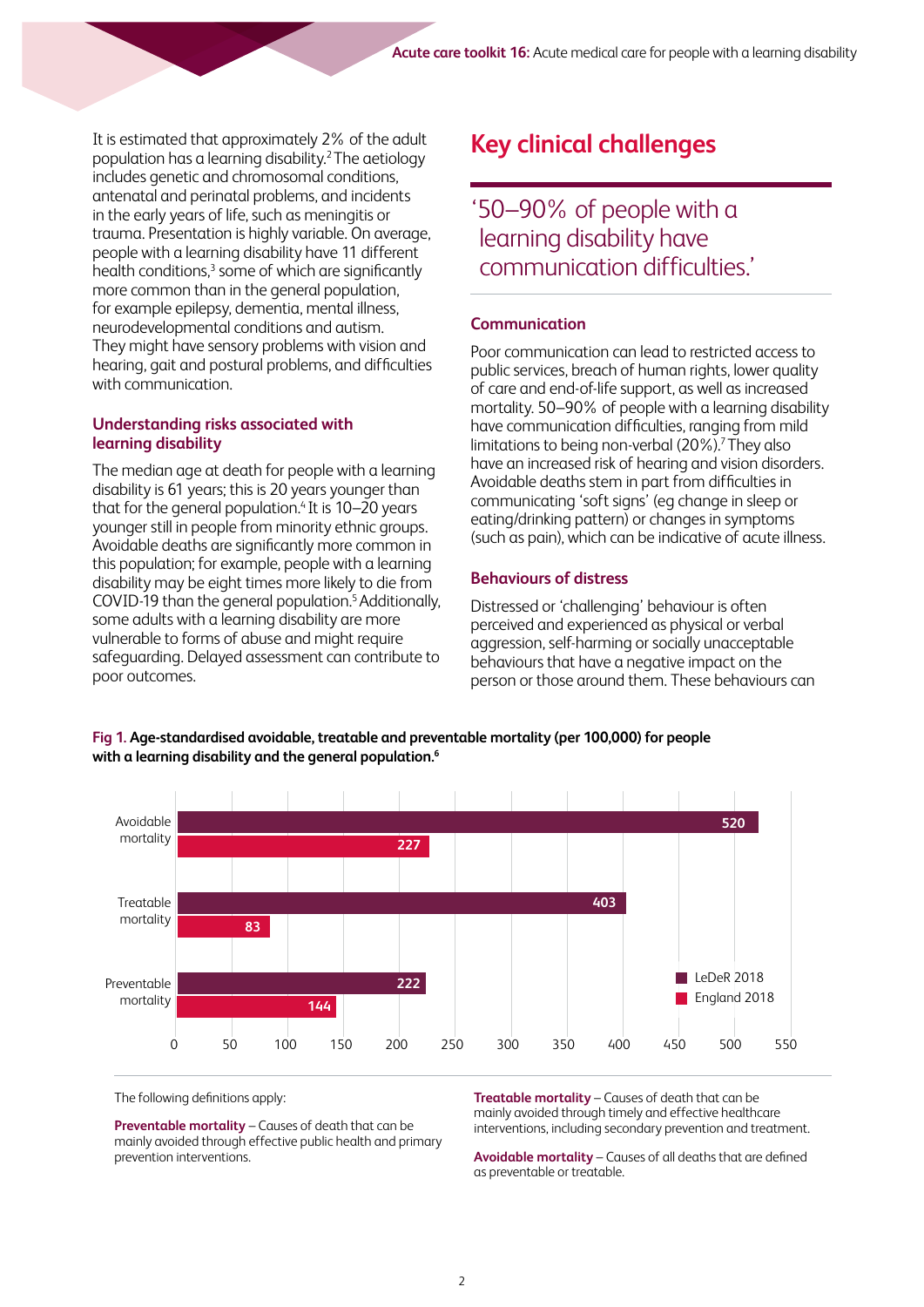be a means of patients communicating physical illness. Triggers can include expressions of pain, anxiety, hunger, difficulty processing information, boredom, sensory differences or changes to routine.

Besides being distressing for the person and those around them, such expressions of distress can make their examination, investigations and treatment challenging. 'Diagnostic overshadowing' may occur when a healthcare professional assumes a certain behaviour to be part of the learning disability and not related to illness. It is therefore essential to consult family or carers who know the person well to aid interpretation.

 **Patients may not be able to communicate their needs, but more than that, many will not even understand that they have needs. To use Holly as an example, yesterday she had to go to hospital for an X-ray on her leg as she was walking with a limp. If you ask her in a variety of ways if anything is wrong, she says no, but clearly something is. She will almost certainly refuse to let anyone look at it or touch it, and it will be tricky to get her to stand still for the X-ray. She also does not understand the repercussions if she doesn't get treated.'**

 **– Holly's mum**

#### **Reasonable adjustments**

Reasonable adjustments are a legal requirement and a way to ensure that every individual has equal access to health services. An adjustment is any action that reduces or alleviates a disadvantage. Services may need to provide more favourable support to disabled people in order to achieve the same outcomes. Reasonable adjustments are a statutory duty under the *Equality Act 2010*, which says that 'health and social care providers must make reasonable adjustments to remove any barriers – physical or otherwise – that could make it difficult for disabled people to use their services or prevent them from using them altogether. As far as possible, the effect of the adjustment should be to make services as accessible to disabled people as they are to other members of the public'. Under this act, public sector organisations, including the NHS, must make changes to their approach or service provision in order to ensure equitable care.

To consider reasonable adjustments for your patients, you can use the TEACH acronym to help you think this through:

#### **T = time**

Clinical assessments may need more time, which may mean factoring this into working plans, breaking it down into manageable yet effective components, scheduling with carers, or completing assessments outside standard times such as ward rounds.

#### **E = environment**

Consider noise, lighting, equipment such as bed height, personal belongings. Would a side room be appropriate?

#### **A = attitude**

Consider more open visiting or sharing caring duties in hospital. Consider less frequent monitoring of vital signs or laboratory tests, when the patient is stable.

#### **C = communication**

Use communication aids such as pictures, and ensure that communication is non-threatening and non-technical.

#### **H = help**

For example, ask for help from a learning disability team.

A reasonable adjustment flag can be added to the patient's electronic record, to alert staff to individual patient needs. This should be implemented in UK health systems.

Most importantly, ask the person with a learning disability and their carers what reasonable adjustments might help their care.

For more information on reasonable adjustment flags, see [https://digital.nhs.uk/services/reasonable](https://digital.nhs.uk/services/reasonable-adjustment-flag)[adjustment-flag](https://digital.nhs.uk/services/reasonable-adjustment-flag)

For more information on reasonable adjustments, have a look at Treat me well: Asking for reasonable [adjustments \(YouTube](https://www.youtube.com/watch?v=DMV06K1oanA))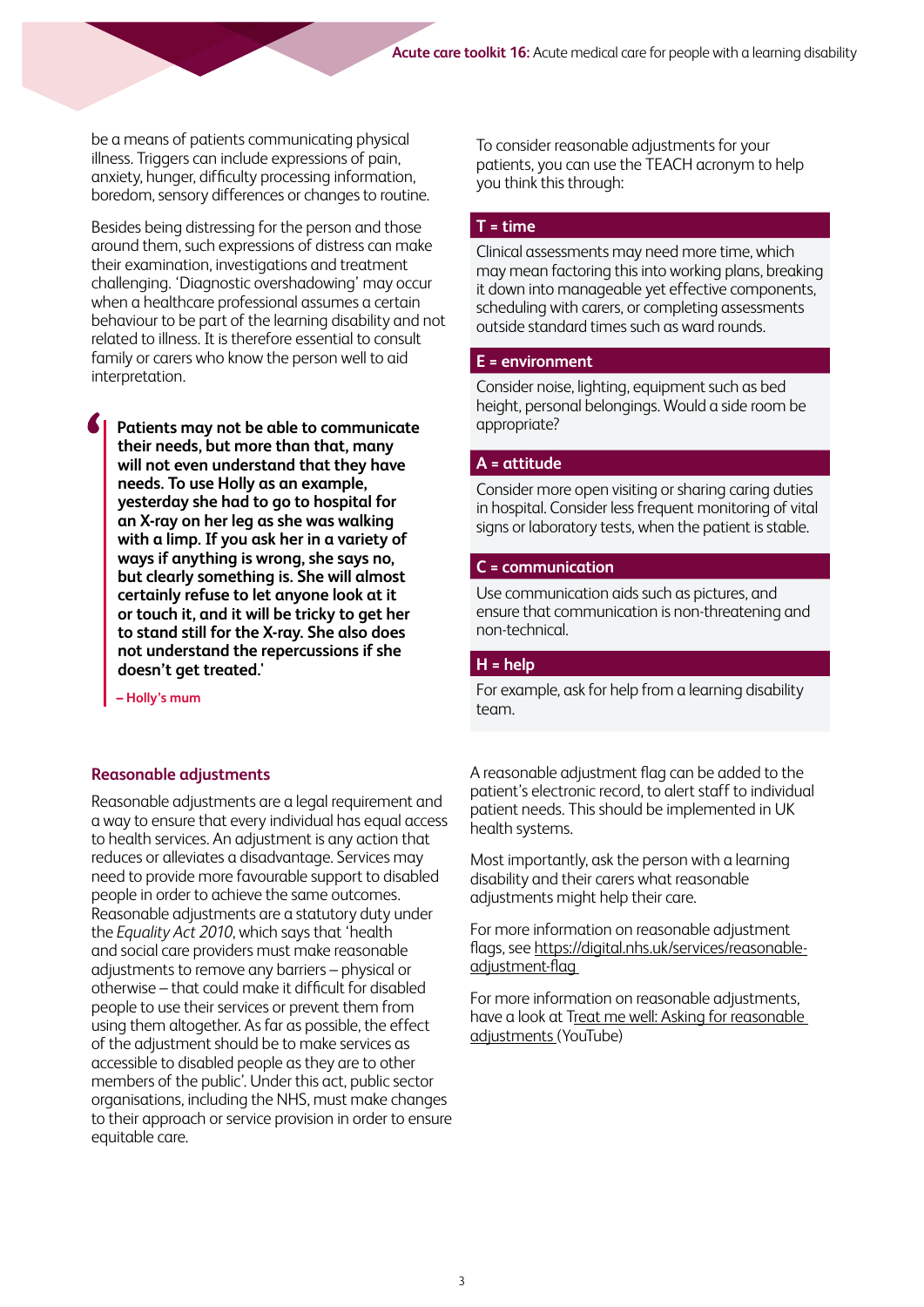#### **Communication of care**

During admission, a clear written care plan based on the individual's needs relevant to this admission should be recorded. On transfer of care to the community, learning disability should be documented in hospital records and any written communication. There may have been a change in the patient's need – if so, their carers might need to do things differently, may need training etc. At discharge, information should be shared with GPs, care providers and learning disability specialists, and the patient's hospital passport might need to be updated, in consultation with the person and the people who know them well.

#### **Recommendations**

- **>** Establish the patient's needs using their hospital passport, GP records, reasonable adjustment flag, health action plan, family and carers, and learning disability specialist nurses.
- **>** Use reasonable personalised adjustments, such as verbal and nonverbal communication tools, to enhance communication and understanding and minimise distressed behaviour.
- **>** Use the TEACH acronym to think through reasonable adjustments that might be applied.

| <b>On admission</b>        | 1 Get context: check the patient's summary care record, hospital passport, specific care<br>plans and whether they have an attorney, deputy or guardian acting for them.<br>2 Gather information from the person, family and carers, and the community or<br>hospital learning disability team:<br>a check about previous problems, eq aspiration and constipation<br><b>b</b> establish what is usual and unusual for this patient<br>c enquire about sensory or communication needs<br>d ask about any existing supporting care plans, eg positive behaviour support plan.                                                                                                                                                                                                                                                                                                                                                                                                                                                                                                                                                                                                                                                                                                                                                                                                                           |
|----------------------------|--------------------------------------------------------------------------------------------------------------------------------------------------------------------------------------------------------------------------------------------------------------------------------------------------------------------------------------------------------------------------------------------------------------------------------------------------------------------------------------------------------------------------------------------------------------------------------------------------------------------------------------------------------------------------------------------------------------------------------------------------------------------------------------------------------------------------------------------------------------------------------------------------------------------------------------------------------------------------------------------------------------------------------------------------------------------------------------------------------------------------------------------------------------------------------------------------------------------------------------------------------------------------------------------------------------------------------------------------------------------------------------------------------|
| <b>During</b><br>admission | 3 Remind yourself: despite trying, you may not be able to understand the individual<br>patient, but need to be confident liaising with the family/carers who know them best<br>and work together as a team.<br>4 Involve the learning disability specialist liaison nurses, family and carers in daily care.<br>5 Optimise communication:<br>a avoid distractions: choose a quiet room if you can<br><b>b</b> speak slowly in short sentences<br>c ask the patient if they have pain, feel anxious, frustrated, tense or angry<br>d describe and show the patient what you want them to do<br>e consider breaks in longer communications.<br>6 Consider the patient's mental capacity, consent and best interests for all care and<br>treatment decisions. When making best interest decisions, encourage the person to<br>participate in decision making. Consider referring to an Independent Mental Capacity<br>Advocate (IMCA) if no family/carer is available.<br>7 Make required reasonable adjustments:<br>a consider communication aids, such as Makaton or pictures, and pain tools, for<br>example the Abbey pain scale or booksbeyondwords.co.uk<br><b>b</b> consider relaxation therapies, graded exposure or, if the patient is severely<br>agitated, oral sedation. Seek help from other specialties if required, eg anaesthetic<br>colleagues may be able to help with vascular access. |
| On discharge               | 8 Make sure that the patient's learning disability is documented on the hospital alert                                                                                                                                                                                                                                                                                                                                                                                                                                                                                                                                                                                                                                                                                                                                                                                                                                                                                                                                                                                                                                                                                                                                                                                                                                                                                                                 |
|                            | system (and GP register).<br>9 Update and share care plans in a way that is understood by the person, family and<br>their main carers and share with the GP.                                                                                                                                                                                                                                                                                                                                                                                                                                                                                                                                                                                                                                                                                                                                                                                                                                                                                                                                                                                                                                                                                                                                                                                                                                           |

#### **Table 1. Top tips for those caring for people with a learning disability**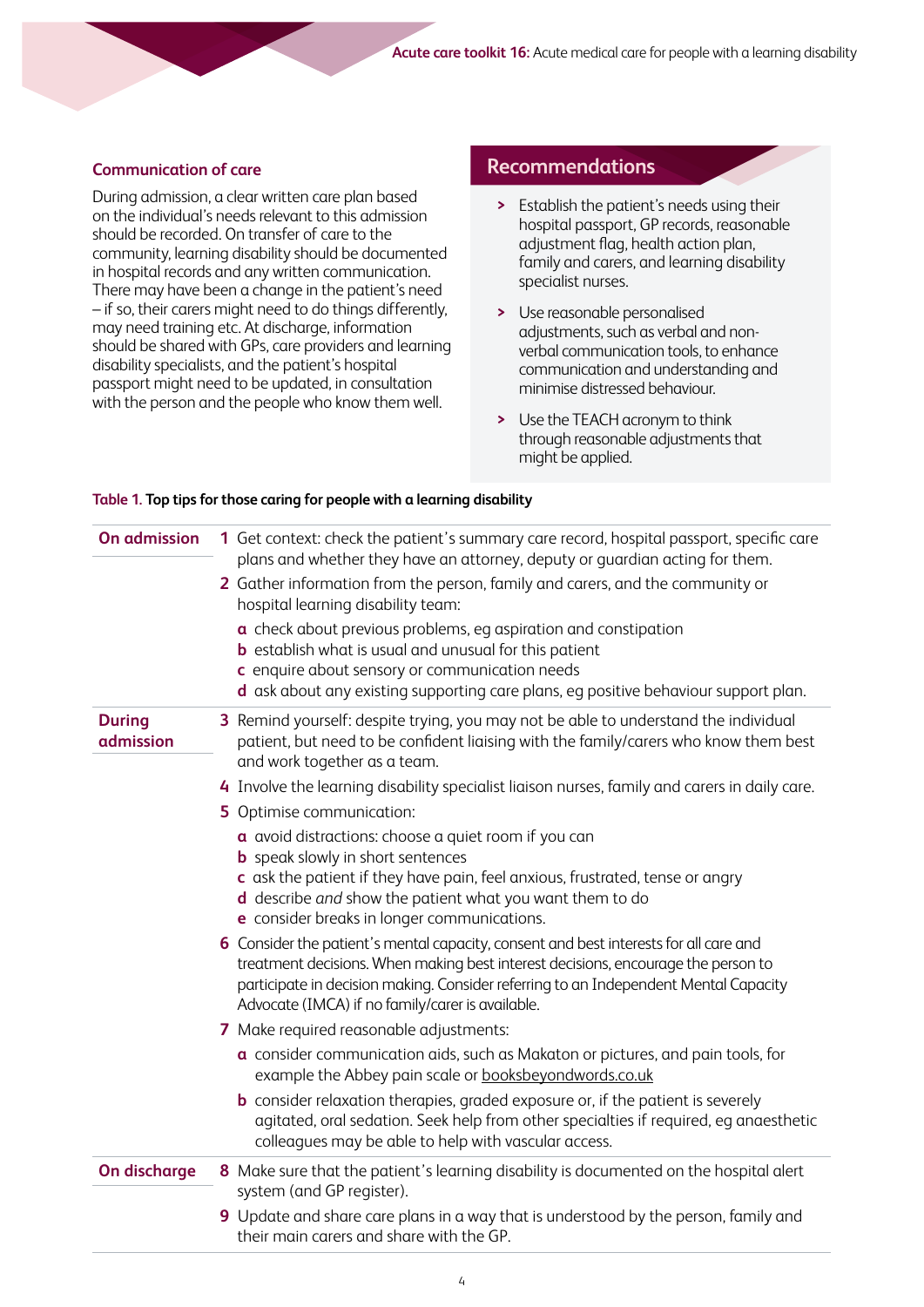### **Clinical presentations**

### '40% of deaths in people with a learning disability are due to pneumonia.'

Hospitalisation is a challenging experience and people with a learning disability may have delayed presentation to acute medical services. This might be due to problems in communication with healthcare staff, poor access to information, a lack of reasonable adjustments, lack of compassion and respect, and/ or discrimination. People with a learning disability experience worse patient safety outcomes and quality of care in hospital. It is therefore particularly important to obtain full sets of observations and to examine the patient carefully, even if this is challenging.

More than 70% of hospitalised patients with a learning disability have some form of dysphagia, which predisposes to aspiration and acute upper airways obstruction.<sup>8</sup> 40% of deaths in people with a learning disability are due to pneumonia.<sup>9</sup> Members of the multidisciplinary team, eg a dietician or speech therapist, should provide guidance as to the consistency and type of food that the patient can and cannot safely swallow.

Baseline physiology for people with a learning disability may differ from that of the general population, and checking vital signs to calculate a full National Early Warning Score (NEWS2) may provide objective comparison to the individual's baseline vital signs. Incomplete NEWS2 measurements may need to trigger an escalation response at a lower threshold. If one physiological measure is not obtainable despite the equipment being used, this should trigger an immediate response. Common clinical presentations are listed in Table 2.

#### **Recommendations**

- **>** Vital signs: check the patient's normal range. Incomplete measures may trigger an escalation response at a lower threshold.
- **>** Look for non-specific symptoms or those that are unusual for the individual.
- **>** Beware of 'diagnostic overshadowing' by clinicians.

| <b>General illness</b>           | Consider: fatigue, reduced activity, withdrawal, sleepiness,<br>⋗<br>decreased mobility, poor postural control and coordination, falls,<br>uncontrolled diabetes. |
|----------------------------------|-------------------------------------------------------------------------------------------------------------------------------------------------------------------|
|                                  | > Baseline physiology may differ.                                                                                                                                 |
| Cancer                           | May be unaware of lumps in their testicles or breasts, significant<br>⋗<br>change in bowel habit, rectal bleeding, haematuria.                                    |
| Dementia and delirium            | > Behavioural changes, reduced ability to perform activities of daily<br>living, seizures.                                                                        |
| <b>Epilepsy</b>                  | > Assess the duration and frequency of seizures.                                                                                                                  |
|                                  | Check whether there is any new cause of seizures, rather than<br>⋗<br>assuming it to be 'progression'.                                                            |
| <b>Foreign bodies</b>            | Consider the presence of foreign bodies in the ear, mouth, upper<br>≻<br>gastrointestinal tract, rectum, vagina or urethra.                                       |
| <b>Gastrointestinal symptoms</b> | > Severe constipation, faecal impaction, ileus, bowel perforation,<br>dysphagia, symptoms of gastro-oesophageal reflux disease.                                   |
| <b>Pain/distress</b>             | Poor appetite, change in sleep, change in behaviour eg aggression,<br>⋗<br>rocking, shouting, pacing, or becoming quieter and withdrawn.                          |
|                                  |                                                                                                                                                                   |

**Table 2. Features of acute presentations of people with a learning disability.**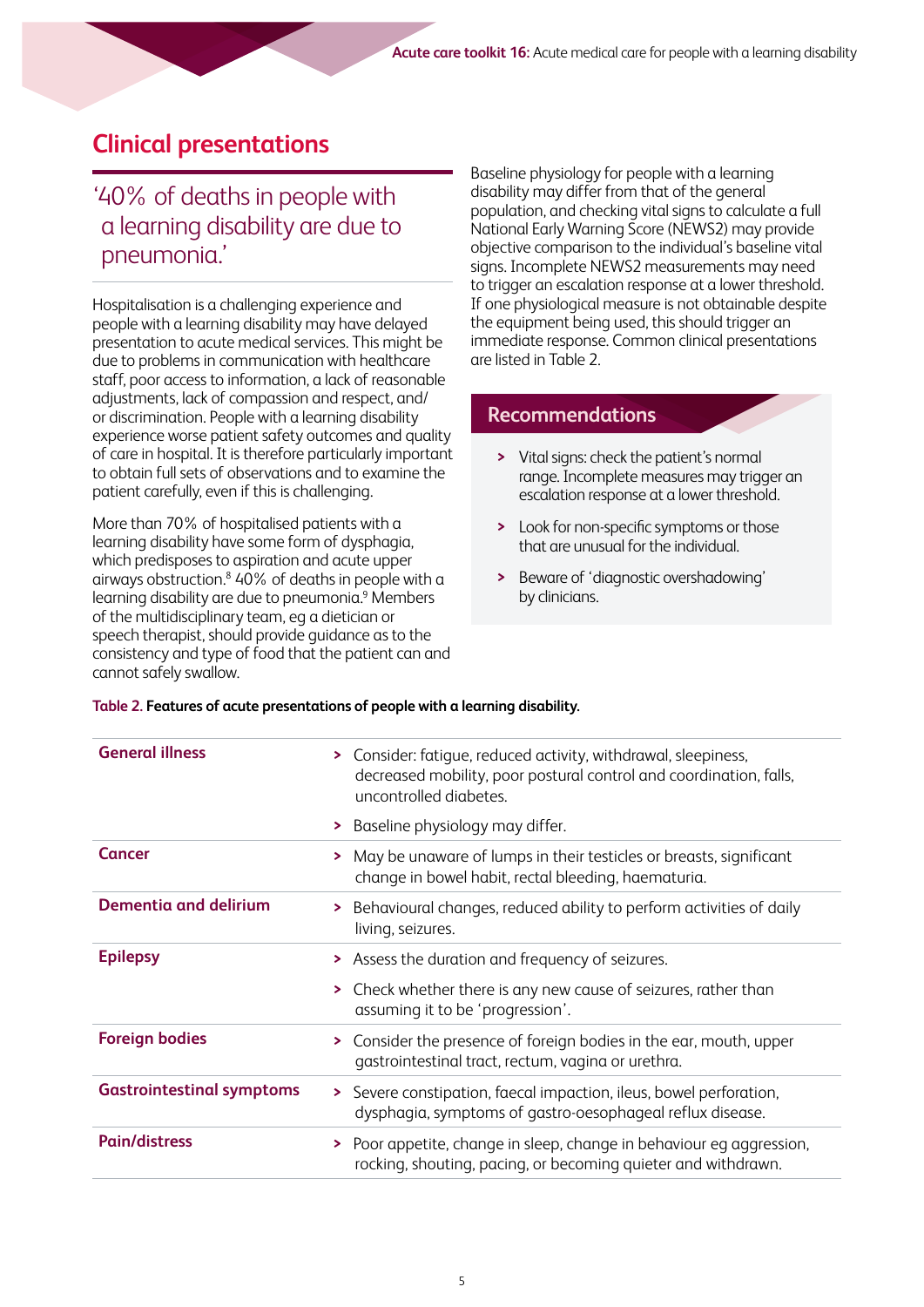#### **Managing medical problems in people with a learning disability**

In the majority of cases, the medical treatment for people with a learning disability is the same as for the general population. 98% of people with a learning disability have multiple health conditions<sup>3</sup> and, as

a result, polypharmacy is common. Medications should be reviewed during the acute hospital admission, paying particular attention to drugs that worsen cognition, increase the risk of falls or cause constipation. Common side effects of treatments are summarised in Table 3.

#### **Table 3. Considerations for the treatment of common medical problems in people with a learning disability.**

| <b>Condition</b>                                                | <b>Management considerations</b>                                                                                                                                                                                                                                                                                                                                                                                                                                                                                                                                                                                                       |
|-----------------------------------------------------------------|----------------------------------------------------------------------------------------------------------------------------------------------------------------------------------------------------------------------------------------------------------------------------------------------------------------------------------------------------------------------------------------------------------------------------------------------------------------------------------------------------------------------------------------------------------------------------------------------------------------------------------------|
| Constipation                                                    | > Take a detailed toileting, exercise and fluid intake history.<br>> Constipation can be a side effect of some medicines, such as:<br>- anticonvulsants: gabapentin, phenytoin, pregabalin<br>- antidepressants: tricyclic antidepressants eg amitriptyline, selective<br>serotonin reuptake inhibitors eg sertraline<br>- antipsychotics eg clozapine, risperidone<br>- antiemetics: ondansetron, prochlorperazine<br>- others eg opioids, non-steroidal anti-inflammatories,<br>antimuscarinics.<br>> This is not an exhaustive list and the pharmacist and available<br>resources should be consulted for a full medication review. |
| <b>Seizures</b>                                                 | > If you change a medication, balance the control of the epilepsy<br>against the side effects and effect on quality of life.                                                                                                                                                                                                                                                                                                                                                                                                                                                                                                           |
| Worsening cognition,<br>increased risk of falls and<br>delirium | > Check for common causes of delirium.<br>> Consider side effects from:<br>- cardiovascular medicines eg beta-blockers, calcium channel<br>blockers, furosemide, nitrates<br>- antihistamines: H1 and H2 antagonists, including ranitidine<br>- opioids and other analgesics, including non-steroidal anti-<br>inflammatories eg ibuprofen, naproxen<br>- benzodiazepines.<br>> This is not an exhaustive list and the pharmacist and available<br>resources should be consulted for a full medication review.                                                                                                                         |
| Dysphagia                                                       | > For patients presenting with respiratory problems, consider a speech<br>and language therapist assessment, with written instructions on<br>discharge.                                                                                                                                                                                                                                                                                                                                                                                                                                                                                |

#### **Recommendation**

**>** Review all medication that is known to worsen cognition and to increase the risk of falls, delirium and constipation.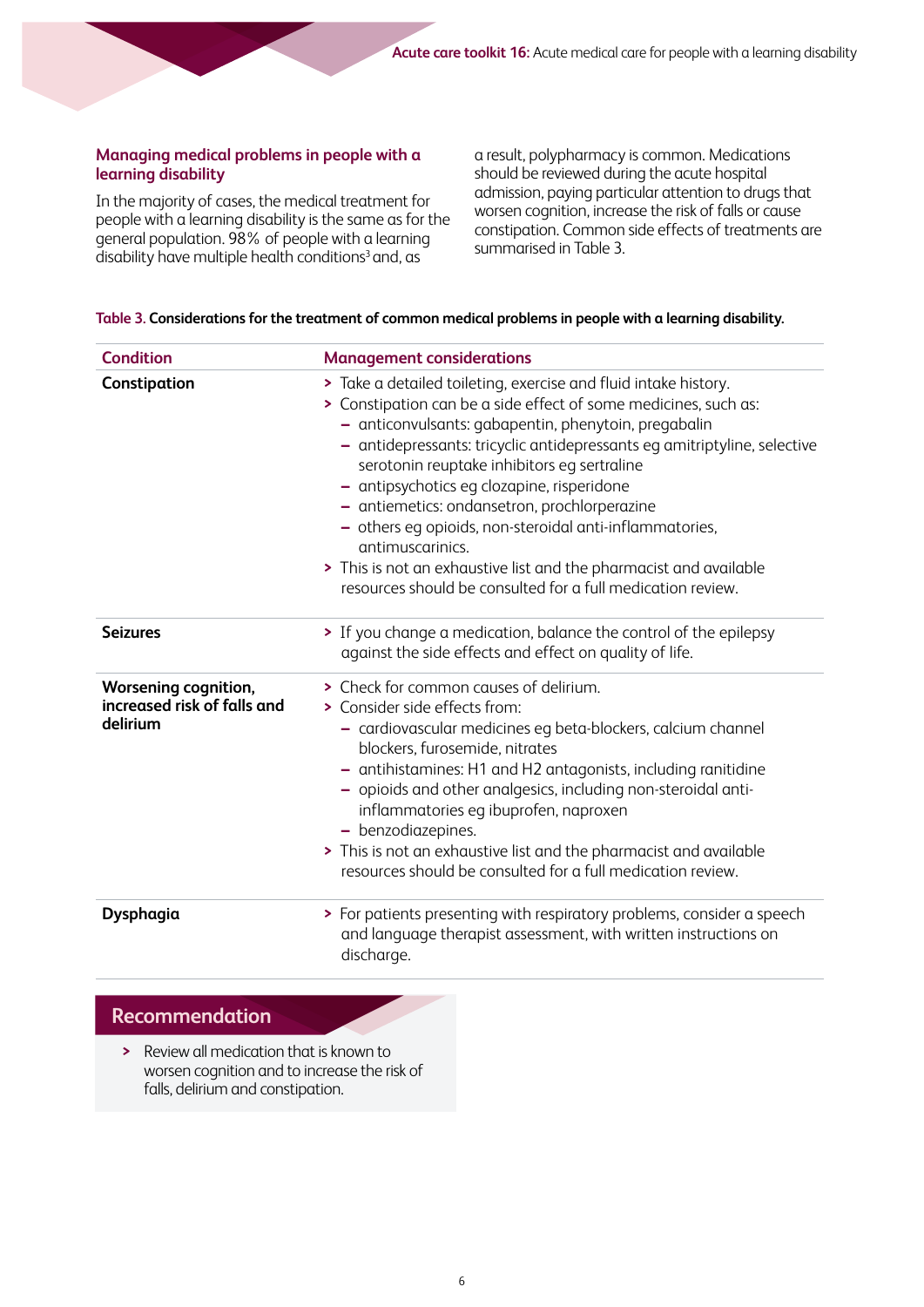### **Medicolegal considerations**

'Resuscitation decisions must never be made purely on the grounds that a person has a learning disability.'

#### **Capacity assessment**

People with a learning disability must be assumed to have capacity unless it is established that the person lacks capacity.<sup>10</sup> The principles of mental capacity legislation vary between the four nations of the UK, but apply to people with a learning disability in the same way as to the general population: capacity is time and decision specific. Making reasonable individualised adjustments might enhance capacity.11

If the patient is deemed not to have capacity for that decision, then delivering care should be made based on their best interests, considering previous documented decisions (eg advanced directive, hospital passport). It is important to involve the family/carer, speak to the court-appointed deputy if they have one and consider a referral to the IMCA. Legal advice may be necessary in certain cases. Common sense needs to apply to emergency situations and the duty of care. Careful documentation of this process is required to evidence that correct procedures have been followed using accessible resources for the patients and families, and to ensure that the medical team is providing care consistent with medicolegal guidance. Treatment should never be denied simply because someone has a learning disability.

#### **Escalation of care**

Ultimately, decisions made by the clinical team must be based on their assessment as to whether the test or treatment in question is likely to improve a patient's outcome. Clinicians are not obliged to administer a futile treatment and might have concerns about the ability of a patient to recover from a condition; however, the decisions to escalate care and DNACPR (do not attempt cardiopulmonary resuscitation) must never be made on the grounds that a person has a learning disability. The Recommended Summary Plan for Emergency Care and Treatment (ReSPECT) can be used to guide discussion about personalised patient needs and wishes.12 A framework for conversations for ethically complex care is recommended by the Royal College of Physicians.13

#### **Safeguarding**

It is paramount that all professionals supporting the health and wellbeing of people with a learning disability consider the safety and welfare of the person, including any safeguarding concerns. In 2017–18, 14,655 adults with a learning disability were involved in section 42 safeguarding enquiries.<sup>14</sup> There have also been numerous high-profile safeguarding cases, where people with a learning disability have been exposed to unacceptable abuse. All health professionals have a responsibility to protect the wellbeing and human rights of the people they are providing care for, to enable them to live free from harm, abuse and neglect. This involves following national and local safeguarding and whistleblowing procedures.<sup>15</sup>

### **Recommendations**

- **>** Every effort must be made to support people with a learning disability to make decisions around their health and care, and the information provided must be in a format that they can understand wherever possible.
- **>** If a person with a learning disability is deemed not to have capacity, then a decision around escalation of care must be made in their best interests. Any decision about resuscitation must also be made in their best interests.

### **Quality improvement**

'Patients should be involved in the development of person-centred care pathways.'

#### **Culture of care**

Central to delivering good, effective care is organisational culture, focused on person-centred, safe and effective practice. There is a risk of unconscious bias, and practitioners need to take active steps to reduce this.

It is paramount that organisations work with patients, their families and carers in partnership to achieve good health outcomes. This should be both in the delivery of individual person-centred care, but also in the co-design of quality and service improvement and delivery of education and training.16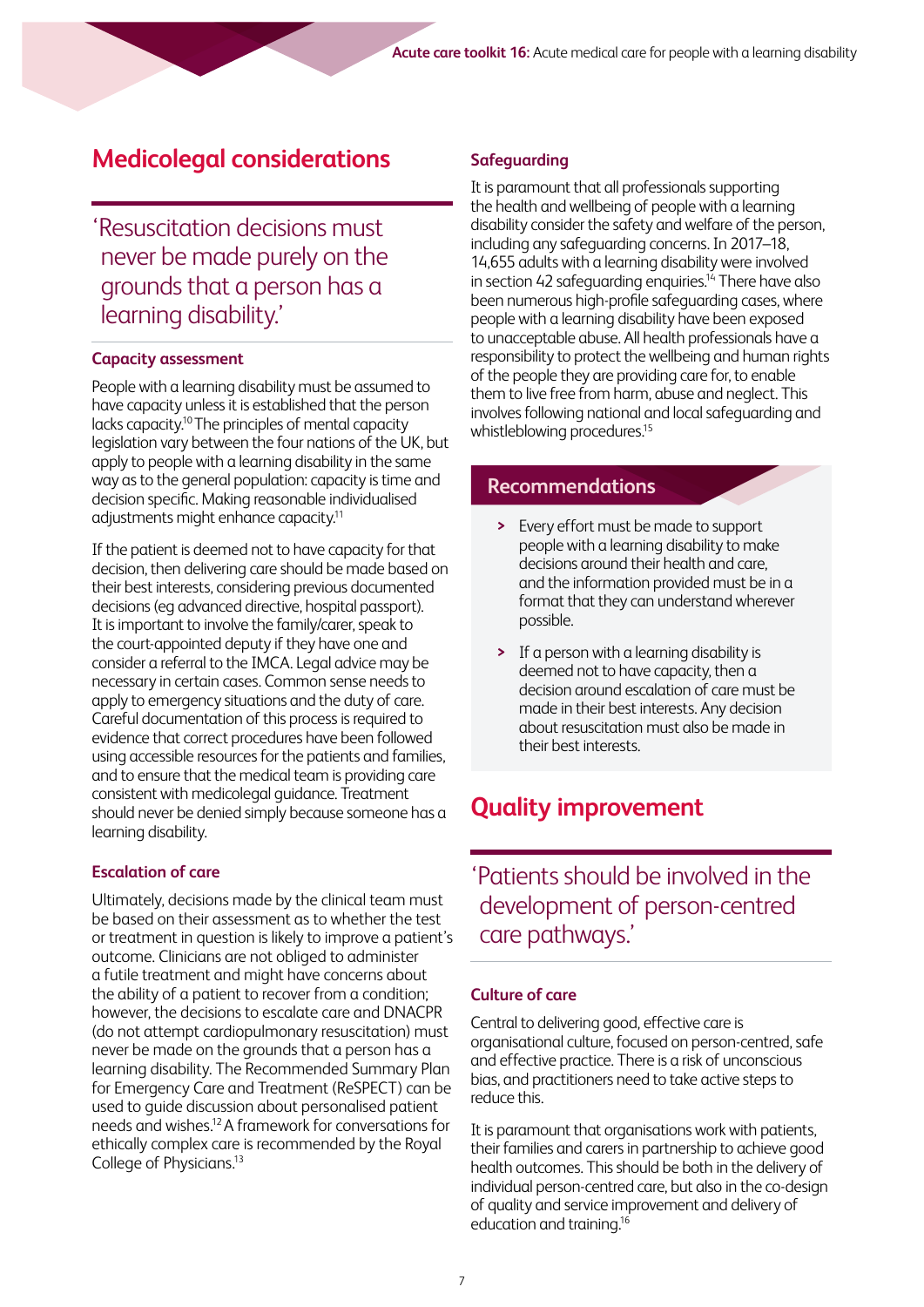The learning disability improvement standards<sup>17</sup> and<br>**Recommendations** improvement tool for reducing deaths of people with a learning disability<sup>18</sup> help to develop safe and effective cultures of care for people with a learning disability, thus enabling good patient experience and patient outcomes. Some hospitals have developed an urgent care checklist / admission risk assessment for people with a learning disability.

### **NICE guidance**

### '"Learning disability" should be coded in discharge summaries.'

The National Institute for Health and Care Excellence (NICE) has issued a range of quality standards for people with a learning disability; quality statements 10 and 11 in Quality Standard 101 are relevant to hospital care.19 People with a learning disability and 'challenging' behaviour should have a documented review each time that a restrictive intervention is used, and they should only receive antipsychotic medication as part of treatment that includes psychosocial interventions.

'Learning disability' should be coded in discharge summaries. NHS Digital has developed a 'reasonable adjustment' flag for electronic records. The use of a patient's hospital passport, as well as contacting the patient's usual care team (eg the community learning disability service), should be regarded as standard during a hospital admission.

#### **LeDeR reviews**

LeDeR is the English national programme to review the deaths of people with a learning disability, with the aim of reducing health inequality, reducing the risk of avoidable death and improving their healthcare.

A LeDeR review examines areas of health and social care received by the person that are relevant to their health outcomes, looks for areas of improvement and shares best practice. These can be used to trigger local quality improvement workstreams.

- **>** Monitor the usage of patients' hospital passports as part of quality improvement.
- **>** Involve people with a learning disability and their carers as partners in the co-design of care.
- **>** Ensure adherence to clinical care pathways for people with a learning disability.
- **>** Ensure adherence to legislation to guide practice, for example application of the Mental Capacity Act.<sup>20</sup>
- **>** Use recommendations from local LeDeR reviews to trigger improvement projects.

### **Education**

The premature deaths of people with a learning disability have led to questions about the quality of training received by healthcare staff and their ability to care holistically for people with complex needs. Despite this, learning disability is not referenced in the training curriculum in many specialties, including acute medicine, but the principles of care can be linked to capabilities in the safeguarding of vulnerable people.

Training healthcare and social care professionals in the care of people with a learning disability is essential to provide the best outcomes for this group of patients, and requires excellent skills in communication with patients and their relatives.

#### **Recommendations**

- **>** Consider the care of people with a learning disability as an important learning opportunity for trainees, supported by tailored workplace-based assessments and quality improvement projects.
- **>** Undertake learning through case review, including using structured judgement review as part of LeDeR,<sup>4</sup> following a patient death.
- **>** Share positive practice and stories as examples of good care, as well as learning identified to improve care.